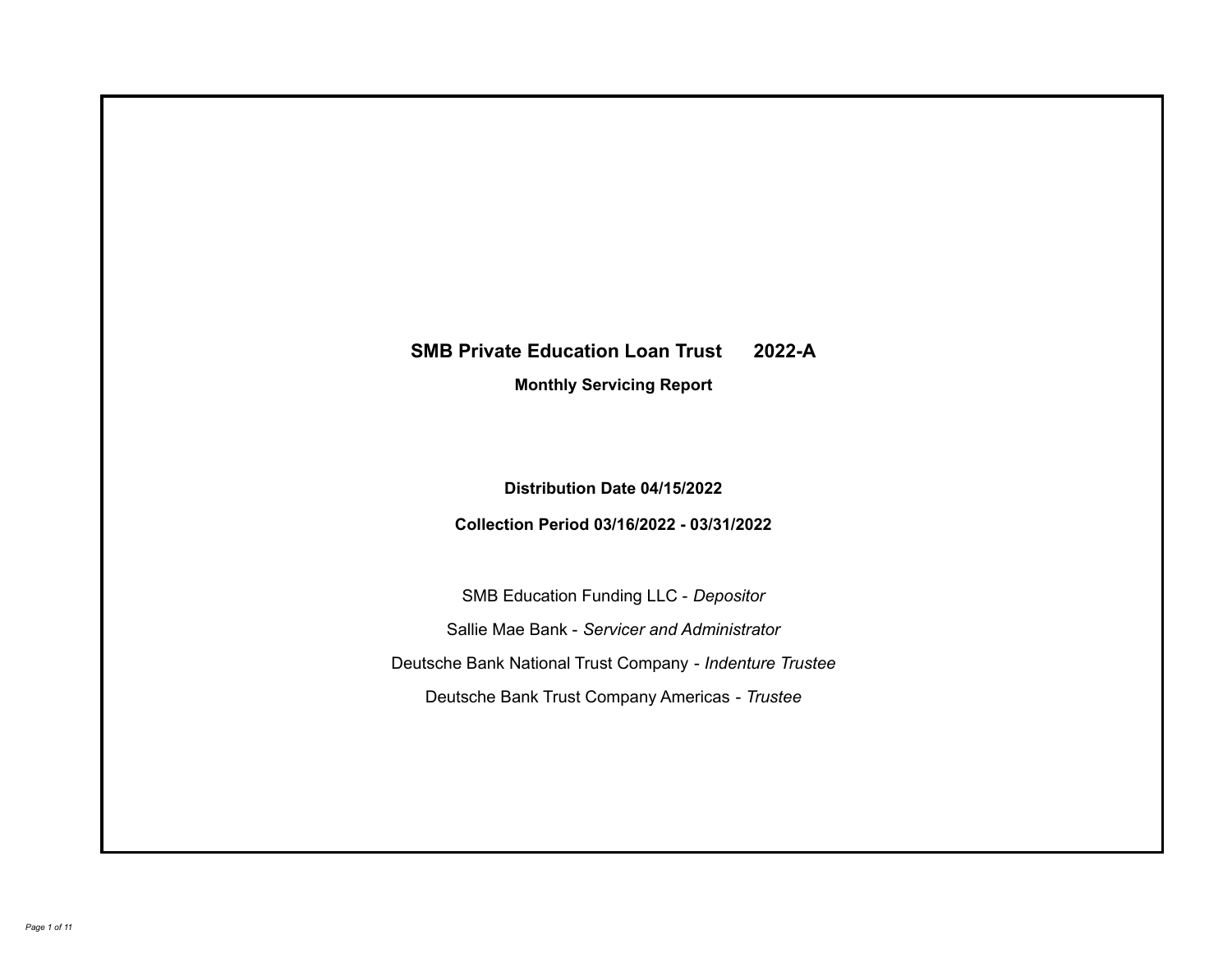A

| <b>Student Loan Portfolio Characteristics</b>                  | <b>Settlement Date</b><br>03/16/2022 | 03/31/2022                        |
|----------------------------------------------------------------|--------------------------------------|-----------------------------------|
| <b>Principal Balance</b><br>Interest to be Capitalized Balance | \$1,002,968,513.02<br>64,012,648.65  | \$992,227,954.44<br>64,327,008.28 |
| Pool Balance                                                   | \$1,066,981,161.67                   | \$1,056,554,962.72                |
| Weighted Average Coupon (WAC)                                  | 8.66%                                | 8.78%                             |
| Weighted Average Remaining Term                                | 142.65                               | 142.39                            |
| Number of Loans                                                | 80,150                               | 79,449                            |
| Number of Borrowers                                            | 76,272                               | 75,402                            |
| Pool Factor                                                    | 1.000000000                          | 0.990228320                       |
| Since Issued Total Constant Prepayment Rate                    |                                      | 17.48%                            |

| <b>Debt Securities</b> | Cusip/Isin | 03/16/2022       | 04/15/2022       |
|------------------------|------------|------------------|------------------|
| APT                    | 78450FAA5  | \$925,800,000.00 | \$907,796,884.72 |
|                        | 78450FAD9  | \$87,250,000.00  | \$87,250,000.00  |
|                        | 78450FAE7  | \$46,500,000.00  | \$46,500,000.00  |
|                        | 78450FAF4  | \$62,600,000.00  | \$62,600,000.00  |
|                        |            |                  |                  |

| C | <b>Certificates</b>                 | Cusip/Isin | 03/16/2022     | 04/15/2022     |
|---|-------------------------------------|------------|----------------|----------------|
|   |                                     | 78450FAG2  | \$100,000.00   | \$100,000.00   |
| D | <b>Account Balances</b>             |            | 03/16/2022     | 04/15/2022     |
|   | Senior Reserve Account Balance      |            | \$2,314,500.00 | \$2,314,500.00 |
|   | Subordinate Reserve Account Balance |            | \$490,875.00   | \$490,875.00   |

| <b>Asset / Liability</b>                      | 03/16/2022       | 04/15/2022       |
|-----------------------------------------------|------------------|------------------|
| Overcollateralization Percentage              | 0.00%            | $0.00\%$         |
| Specified Clas A Overcollateralization Amount | \$248,073,120.09 | \$245,649,028.83 |
| Specified Clas B Overcollateralization Amount | \$176,051,891.68 | \$174,331,568.85 |
| Specified Clas C Overcollateralization Amount | \$112,033,021.98 | \$110,938,271.09 |
| Specified Clas D Overcollateralization Amount | \$64.018.869.70  | \$63,393,297.76  |
| Actual Overcollateralization Amount           | \$0.00           | \$0.00           |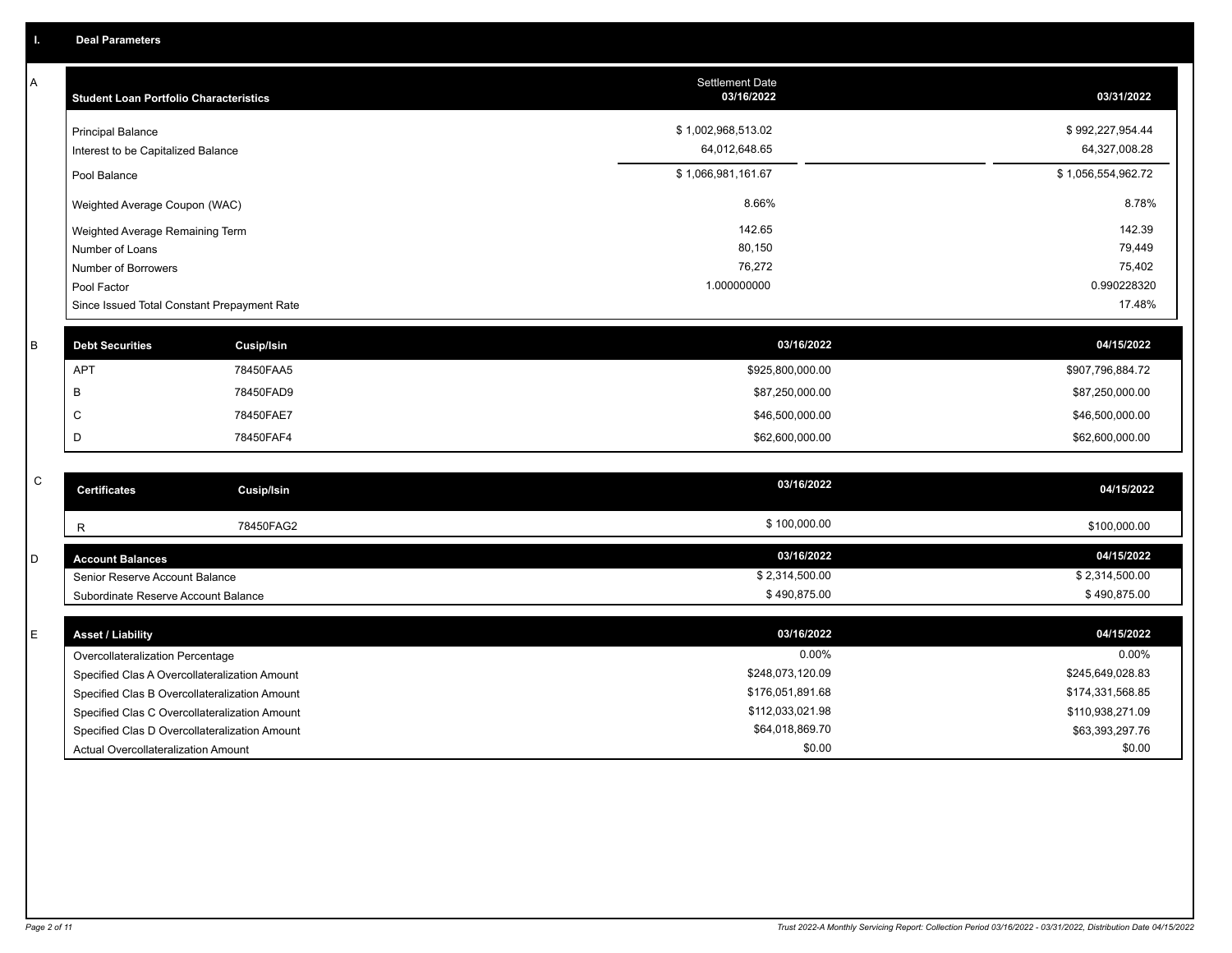| A | <b>Student Loan Principal Receipts</b> |                 |
|---|----------------------------------------|-----------------|
|   | <b>Borrower Principal</b>              | 10,601,551.74   |
|   | Seller Principal Reimbursement         | 0.00            |
|   | Servicer Principal Reimbursement       | 0.00            |
|   | <b>Other Principal Deposits</b>        | 14,999.16       |
|   | <b>Total Principal Receipts</b>        | \$10,616,550.90 |

# B **Student Loan Interest Receipts**

| <b>Total Interest Receipts</b>  | \$1,865,755.88 |
|---------------------------------|----------------|
| Other Interest Deposits         | 95.11          |
| Servicer Interest Reimbursement | 0.00           |
| Seller Interest Reimbursement   | 0.00           |
| Borrower Interest               | 1,865,660.77   |

| C | <b>Recoveries on Realized Losses</b>              | \$0.00         |
|---|---------------------------------------------------|----------------|
| D | <b>Investment Income</b>                          | \$1,087.80     |
| Е | <b>Funds Borrowed from Next Collection Period</b> | \$0.00         |
| F | <b>Funds Repaid from Prior Collection Period</b>  | \$0.00         |
| G | <b>Loan Sale or Purchase Proceeds</b>             | \$0.00         |
| H | Initial Deposits to Distribution Account          | \$8,897,913.69 |
|   | <b>Excess Transferred from Other Accounts</b>     | \$0.00         |
| J | <b>Borrower Benefit Reimbursements</b>            | \$0.00         |
| K | <b>Other Deposits</b>                             | \$0.00         |
|   | <b>Other Fees Collected</b>                       | \$0.00         |

| M | <b>AVAILABLE FUNDS</b>                                           | \$21,381,308.27 |
|---|------------------------------------------------------------------|-----------------|
|   |                                                                  |                 |
| N | Non-Cash Principal Activity During Collection Period             | \$(124,007.68)  |
| O | Aggregate Purchased Amounts by the Depositor, Servicer or Seller | \$15,094.27     |
| P | Aggregate Loan Substitutions                                     | \$0.00          |
|   |                                                                  |                 |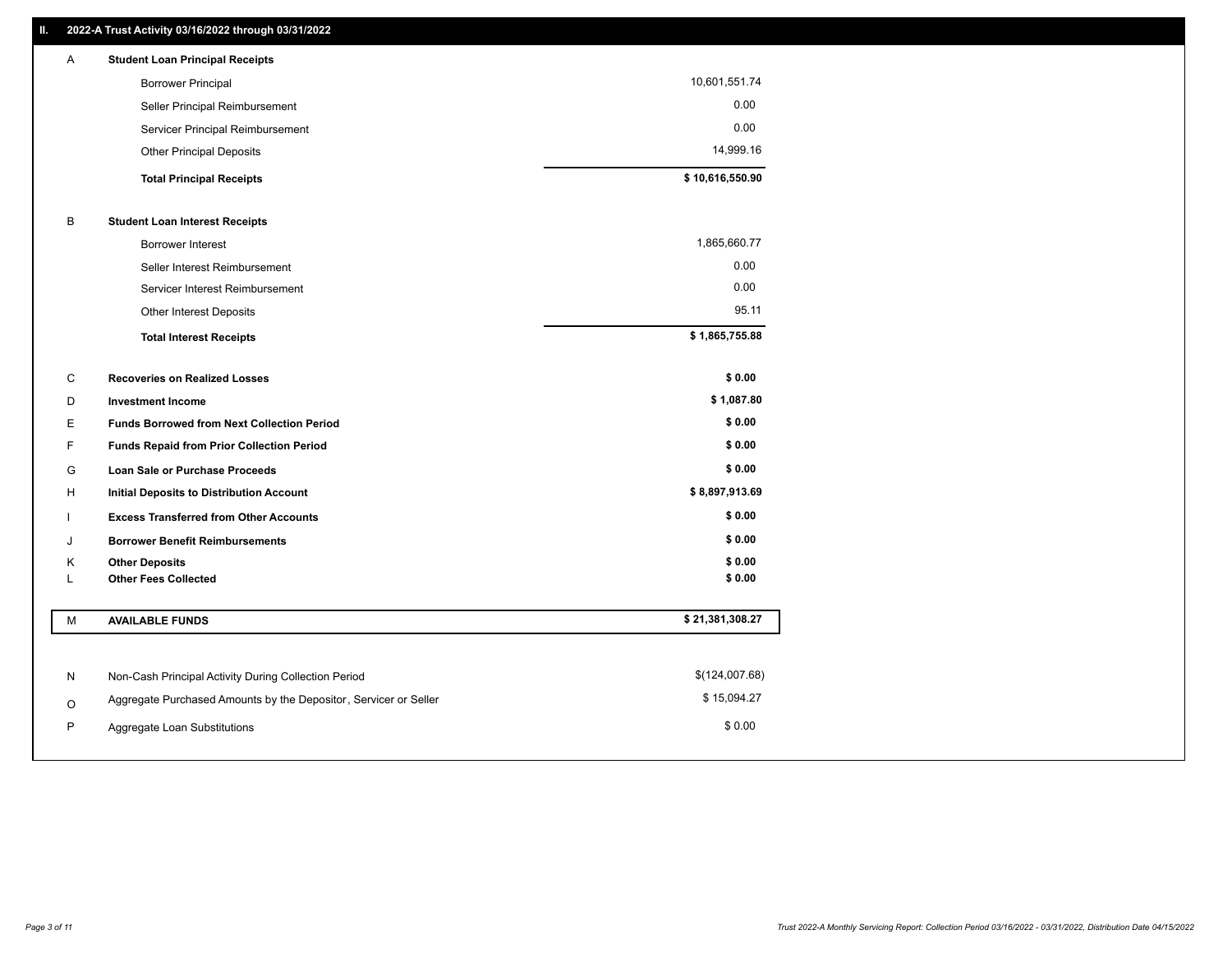### **Loans by Repayment Status**

**03/31/2022**

|                   |                       | <b>Wtd Avg</b><br>Coupon | # Loans | Principal          | % of Principal | % of Loans in<br>Repay (1) |
|-------------------|-----------------------|--------------------------|---------|--------------------|----------------|----------------------------|
| INTERIM:          | IN SCHOOL             | 9.79%                    | 11,733  | \$176,191,860.70   | 16.676%        | $-$ %                      |
|                   | <b>GRACE</b>          | 9.69%                    | 2,553   | \$36,004,932.75    | 3.408%         | $-$ %                      |
|                   | <b>DEFERMENT</b>      | 9.24%                    | 3,275   | \$47,714,793.83    | 4.516%         | $-$ %                      |
| <b>REPAYMENT:</b> | <b>CURRENT</b>        | 8.45%                    | 59,204  | \$757,757,015.37   | 71.720%        | 95.119%                    |
|                   | 30-59 DAYS DELINQUENT | 9.31%                    | 947     | \$13,353,624.57    | 1.264%         | 1.676%                     |
|                   | 60-89 DAYS DELINQUENT | 9.41%                    | 574     | \$8,208,165.17     | 0.777%         | 1.030%                     |
|                   | 90+ DAYS DELINQUENT   | 9.75%                    | 402     | \$5,961,881.15     | 0.564%         | 0.748%                     |
|                   | <b>FORBEARANCE</b>    | 8.47%                    | 761     | \$11,362,689.18    | 1.075%         | 1.426%                     |
| <b>TOTAL</b>      |                       |                          | 79,449  | \$1,056,554,962.72 | 100.00%        | 100.00%                    |

(1) Loans classified in "Repayment" include any loan for which interest only, \$25 fixed, or principal and interest payments are due

|                 |                       |                          | 03/31/2022 |                    |                |                                |  |  |
|-----------------|-----------------------|--------------------------|------------|--------------------|----------------|--------------------------------|--|--|
|                 |                       | <b>Wtd Avg</b><br>Coupon | # Loans    | Principal          | % of Principal | % of Loans in<br>P&I Repay (2) |  |  |
| <b>INTERIM:</b> | IN SCHOOL             | 9.16%                    | 24,658     | \$373,644,800.59   | 35.364%        | $-$ %                          |  |  |
|                 | <b>GRACE</b>          | 9.21%                    | 5,068      | \$71,555,627.71    | 6.773%         | $-$ %                          |  |  |
|                 | <b>DEFERMENT</b>      | 8.85%                    | 5,793      | \$84,549,941.79    | 8.002%         | $-$ %                          |  |  |
| P&I REPAYMENT:  | <b>CURRENT</b>        | 8.39%                    | 41,365     | \$489,597,609.11   | 46.339%        | 92.937%                        |  |  |
|                 | 30-59 DAYS DELINQUENT | 9.25%                    | 857        | \$12,203,317.32    | 1.155%         | 2.316%                         |  |  |
|                 | 60-89 DAYS DELINQUENT | 9.35%                    | 553        | \$7,761,233.16     | 0.735%         | 1.473%                         |  |  |
|                 | 90+ DAYS DELINQUENT   | 9.74%                    | 391        | \$5,836,639.89     | 0.552%         | 1.108%                         |  |  |
|                 | <b>FORBEARANCE</b>    | 8.47%                    | 764        | \$11,405,793.15    | 1.080%         | 2.165%                         |  |  |
| <b>TOTAL</b>    |                       |                          | 79,449     | \$1,056,554,962.72 | 100.00%        | 100.00%                        |  |  |

\* Percentages may not total 100% due to rounding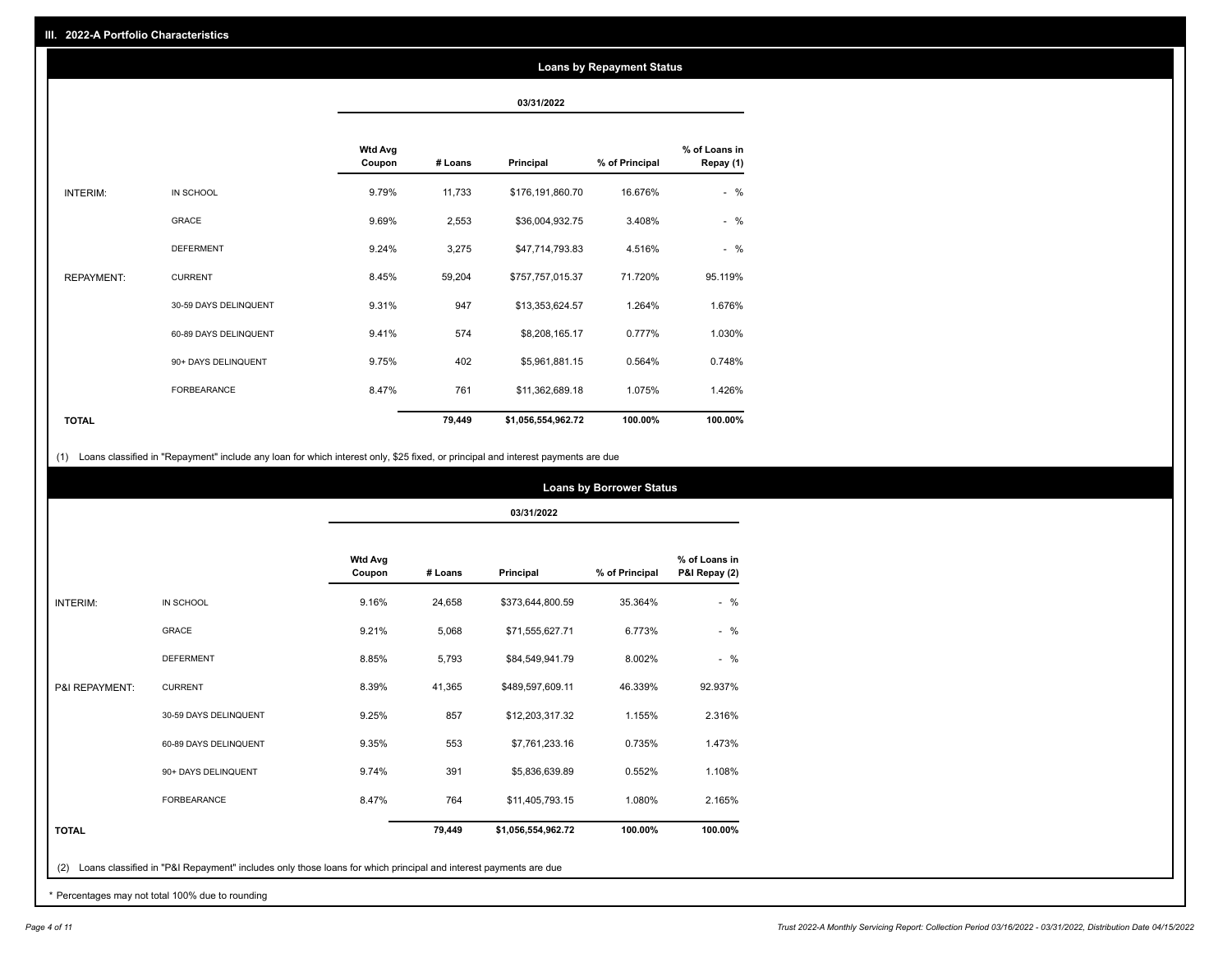|                                                    | 3/31/2022          |
|----------------------------------------------------|--------------------|
| Pool Balance                                       | \$1,056,554,962.72 |
| Total # Loans                                      | 79,449             |
| Total # Borrowers                                  | 75,402             |
| Weighted Average Coupon (WAC)                      | 8.78%              |
| Weighted Average Remaining Term                    | 142.39             |
| Percent of Pool - Cosigned                         | 92.1%              |
| Percent of Pool - Non Cosigned                     | 7.9%               |
| Borrower Interest Accrued for Period               | \$3,770,886.11     |
| Outstanding Borrower Interest Accrued              | \$71,154,679.57    |
| Gross Principal Realized Loss - Periodic           | \$1,161,731.73     |
| Gross Principal Realized Loss - Cumulative         | \$1,161,731.73     |
| Recoveries on Realized Losses - Periodic           | \$0.00             |
| Recoveries on Realized Losses - Cumulative         | \$0.00             |
| Net Losses - Periodic                              | \$1,161,731.73     |
| Net Losses - Cumulative                            | \$1,161,731.73     |
| Non-Cash Principal Activity - Capitalized Interest | \$1,050,780.64     |
| Since Issued Total Constant Prepayment Rate (CPR)  | 17.48%             |
| <b>Loan Substitutions</b>                          | \$0.00             |
| <b>Cumulative Loan Substitutions</b>               | \$0.00             |
| <b>Unpaid Servicing Fees</b>                       | \$0.00             |
| <b>Unpaid Administration Fees</b>                  | \$0.00             |
| <b>Unpaid Carryover Servicing Fees</b>             | \$0.00             |
| Note Interest Shortfall                            | \$0.00             |
| Loans in Modification                              | \$29,045,444.38    |
|                                                    | 5.64%              |

| 2.70%    |
|----------|
|          |
| $0.11\%$ |
|          |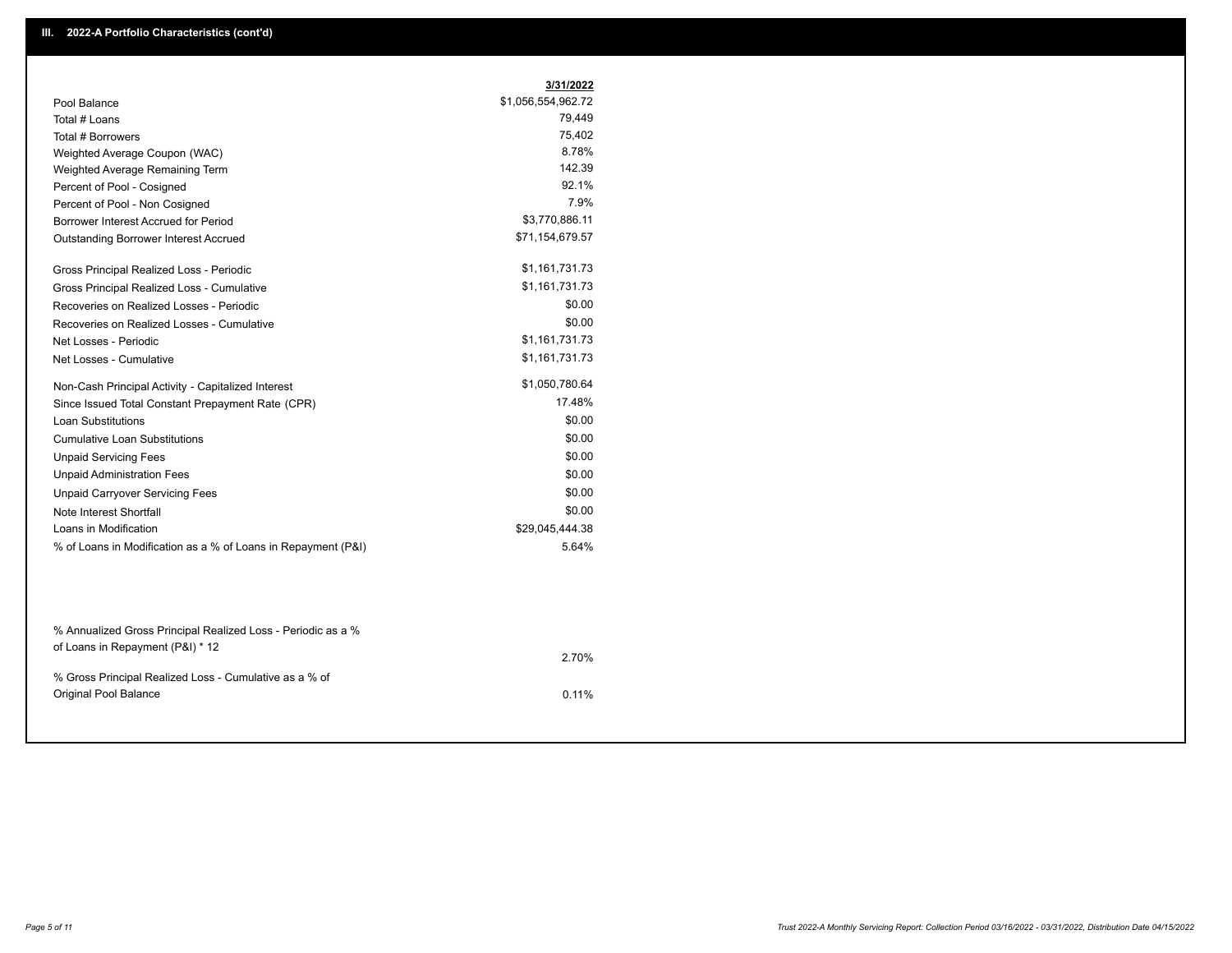## **Loan Program**

A

|                                    | <b>Weighted Average</b><br>Coupon | # LOANS | <b>\$ AMOUNT</b>   | $%$ *     |
|------------------------------------|-----------------------------------|---------|--------------------|-----------|
| - Smart Option Interest-Only Loans | 7.54%                             | 19,200  | \$206,069,303.88   | 19.504%   |
| - Smart Option Fixed Pay Loans     | 8.85%                             | 20,328  | \$328,591,700.45   | 31.100%   |
| - Smart Option Deferred Loans      | $9.22\%$                          | 39,921  | \$521,893,958.39   | 49.396%   |
| - Other Loan Programs              | $0.00\%$                          | 0       | \$0.00             | $0.000\%$ |
| <b>Total</b>                       | 8.78%                             | 79,449  | \$1,056,554,962.72 | 100.000%  |

B

C

# **Index Type**

|                       | <b>Weighted Average</b><br>Coupon | # LOANS | <b>\$ AMOUNT</b>   | % *       |
|-----------------------|-----------------------------------|---------|--------------------|-----------|
| - Fixed Rate Loans    | 9.51%                             | 37,731  | \$526,664,944.68   | 49.847%   |
| - LIBOR Indexed Loans | 8.05%                             | 41,718  | \$529,890,018.04   | 50.153%   |
| - Other Index Rates   | 0.00%                             |         | \$0.00             | $0.000\%$ |
| <b>Total</b>          | 8.78%                             | 79,449  | \$1,056,554,962.72 | 100.000%  |

# **Weighted Average Recent FICO**

| 3,827                                                                                                                     | \$46,377,232.50    |          |
|---------------------------------------------------------------------------------------------------------------------------|--------------------|----------|
|                                                                                                                           |                    | 4.389%   |
| 4,499                                                                                                                     | \$57,138,616.49    | 5.408%   |
| 9,243                                                                                                                     | \$123,034,761.00   | 11.645%  |
| 18,331                                                                                                                    | \$251,379,388.69   | 23.792%  |
| 43,546                                                                                                                    | \$578,600,108.33   | 54.763%  |
| 3                                                                                                                         | \$24,855.71        | 0.002%   |
| 79,449                                                                                                                    | \$1,056,554,962.72 | 100.000% |
|                                                                                                                           |                    |          |
| (1) Includes trust private education loans where recent FICO is unavailable or obtaining recent FICO is prohibited by law |                    |          |

\* Percentages may not total 100% due to rounding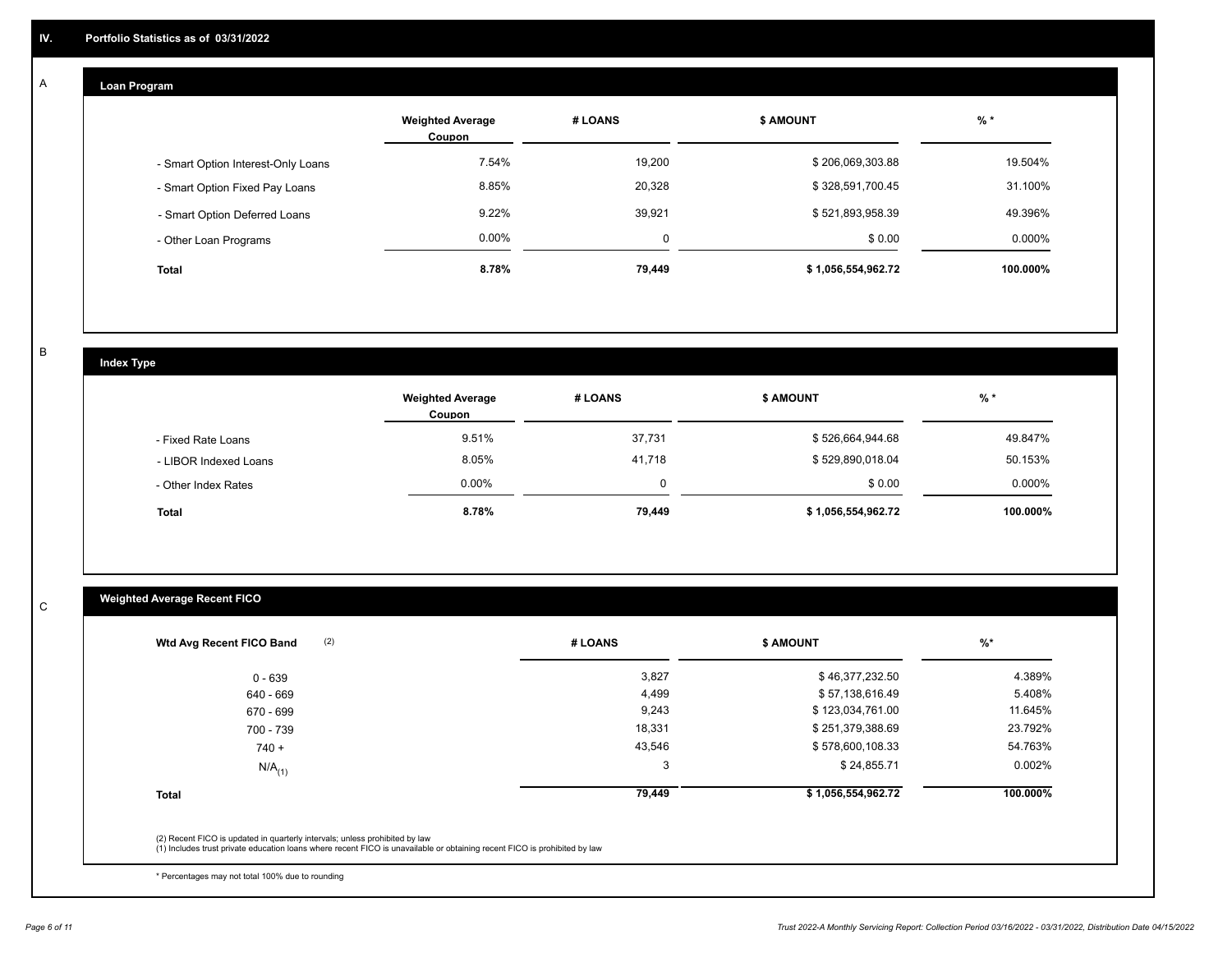# **A. Cumulative Trigger Calculation**

| <b>Current Periodic Loss</b>            | \$1,161,731.73 |
|-----------------------------------------|----------------|
| <b>Current Cumulative Default</b>       | \$1,161,731.73 |
| Cumulative Default Percentage           | $0.11\%$       |
| Cumulative Default Trigger Threshold    | 6.25%          |
| <b>Cumulative Default Trigger Event</b> | N              |

# **B. Senior Reserve Account**

| Beginning Senior Reserve Account Balance      | \$2,314,500.00 |
|-----------------------------------------------|----------------|
| Specified Reserve Account Balance             | \$2,314,500.00 |
| Release Amount                                | \$0.00         |
| <b>Reinstatement Amount</b>                   | \$0.00         |
| <b>Ending Senior Reserve Account Balance</b>  | \$2,314,500.00 |
|                                               |                |
| <b>Subordinate Reserve Account</b>            |                |
| Beginning Subordinate Reserve Account Balance | \$490.875.00   |

| $50.911111119$ $50.8001$ antare $1.00001$ to $1.0000$ anti-barramed |              |
|---------------------------------------------------------------------|--------------|
| Specified Subordinate Reserve Account Balance                       | \$490.875.00 |
| Release Amount                                                      | \$0.00       |
| <b>Reinstatement Amount</b>                                         | \$0.00       |
| Ending Subordinate Reserve Account Balance                          | \$490.875.00 |

# **C. Principal Distribution Amount**

| Class A Notes Outstanding                            | \$925,800,000.00   |
|------------------------------------------------------|--------------------|
| Pool Balance                                         | \$1,056,554,962.72 |
| <b>First Priority Principal Distribution Amount</b>  | \$0.00             |
|                                                      |                    |
| Class A and B Notes Outstanding                      | \$1,013,050,000.00 |
| Pool Balance                                         | \$1,056,554,962.72 |
| First Priority Principal Distribution Amount Paid    | \$0.00             |
| <b>Second Priority Principal Distribution Amount</b> | \$0.00             |
| Class A notes, B Notes and C Notes Outstanding       | \$1,059,550,000.00 |
| Pool Balance                                         | \$1,056,554,962.72 |
| First Priority Principal Distribution Amount Paid    | \$0.00             |
| Second Priority Principal Distribution Amount Paid   | \$0.00             |
|                                                      |                    |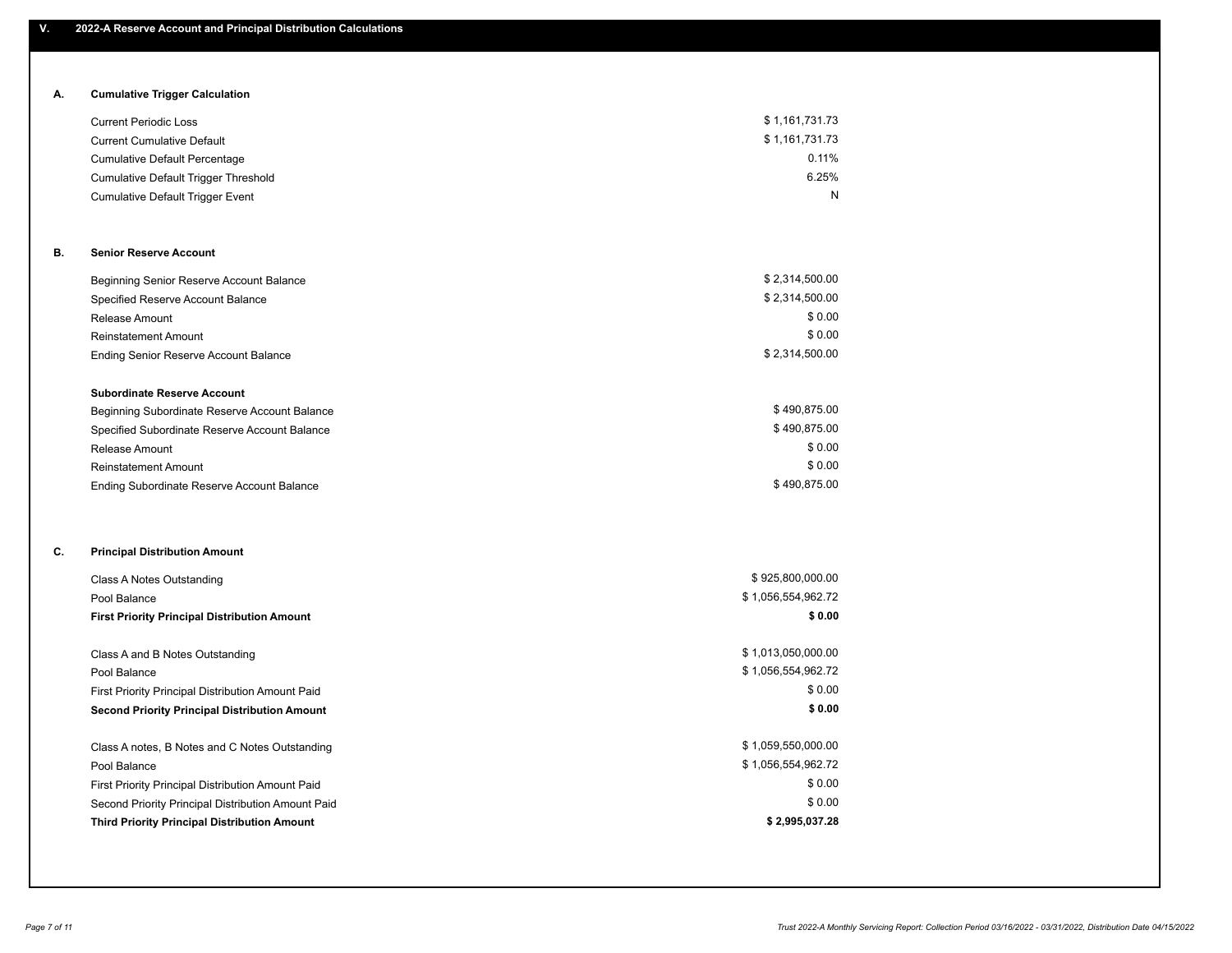|                                                                      | \$925,800,000.00   |
|----------------------------------------------------------------------|--------------------|
| Class A Notes Outstanding                                            | \$2,995,037.28     |
| First, Second, and Third Priority Principal Distribution Amount Paid | \$1,056,554,962.72 |
| Pool Balance                                                         | \$245,649,028.83   |
| Specified Class A Overcollateralization Amount                       | \$111,899,028.83   |
| <b>Class A Regular Principal Distribution Amount Paid</b>            |                    |
|                                                                      | \$1,013,050,000.00 |
| Class A and B Notes Outstanding                                      | \$2,995,037.28     |
| First, Second, and Third Priority Principal Distribution Amount Paid | \$15,008,078.00    |
| Class A Regular Principal Distribution Amount Paid                   | \$1,056,554,962.72 |
| Pool Balance                                                         | \$174,331,568.85   |
| Specified Class B Overcollateralization Amount                       | \$112,823,490.85   |
| <b>Class B Regular Principal Distribution Amount Paid</b>            |                    |
|                                                                      | \$1,059,550,000.00 |
| Class A, B and C Notes Outstanding                                   | \$2,995,037.28     |
| First, Second, and Third Priority Principal Distribution Amount Paid | \$15,008,078.00    |
| Class A Regular Principal Distribution Amount Paid                   | \$0.00             |
| Class B Regular Principal Distribution Amount Paid                   | \$1,056,554,962.72 |
| Pool Balance                                                         | \$110,938,271.09   |
| Specified Class C Overcollateralization Amount                       | \$95,930,193.09    |
| <b>Class C Regular Principal Distribution Amount Paid</b>            |                    |
|                                                                      | \$1,122,150,000.00 |
| Class A Notes, B Notes, C Notes and D Notes Outstanding              | \$2,995,037.28     |
| First, Second, and Third Priority Principal Distribution Amount Paid | \$15,008,078.00    |
| Class A Regular Principal Distribution Amount Paid                   | \$0.00             |
| Class B Regular Principal Distribution Amount Paid                   | \$0.00             |
| Class C Regular Principal Distribution Amount Paid                   | \$1,056,554,962.72 |
| Pool Balance                                                         | \$63,393,297.76    |
| Specified Class D Overcollateralization Amount                       | \$110,985,219.76   |
| <b>Class D Regular Principal Distribution Amount Paid</b>            |                    |
| 10% of Initial Notes Balance                                         | \$112,215,000.00   |
| Class A Notes, B Notes, C Notes and D Notes Outstanding              | \$1,122,150,000.00 |
| <b>Available Funds</b>                                               | \$0.00             |
| <b>Additional Principal Distribution Amount</b>                      | \$0.00             |

### **EU AND UK RISK RETENTION**

As of the date of this report, Sallie Mae Bank confirms that:

(i) it retains a material net economic interest of not less than 5% of the principal balance of the notes and not less than 5% of the R certificates.

(ii) the retained interest is not subject to any credit risk mitigation, any short position or any other credit risk hedge and has not been sold except as permitted by the EU and UK Retention Rules.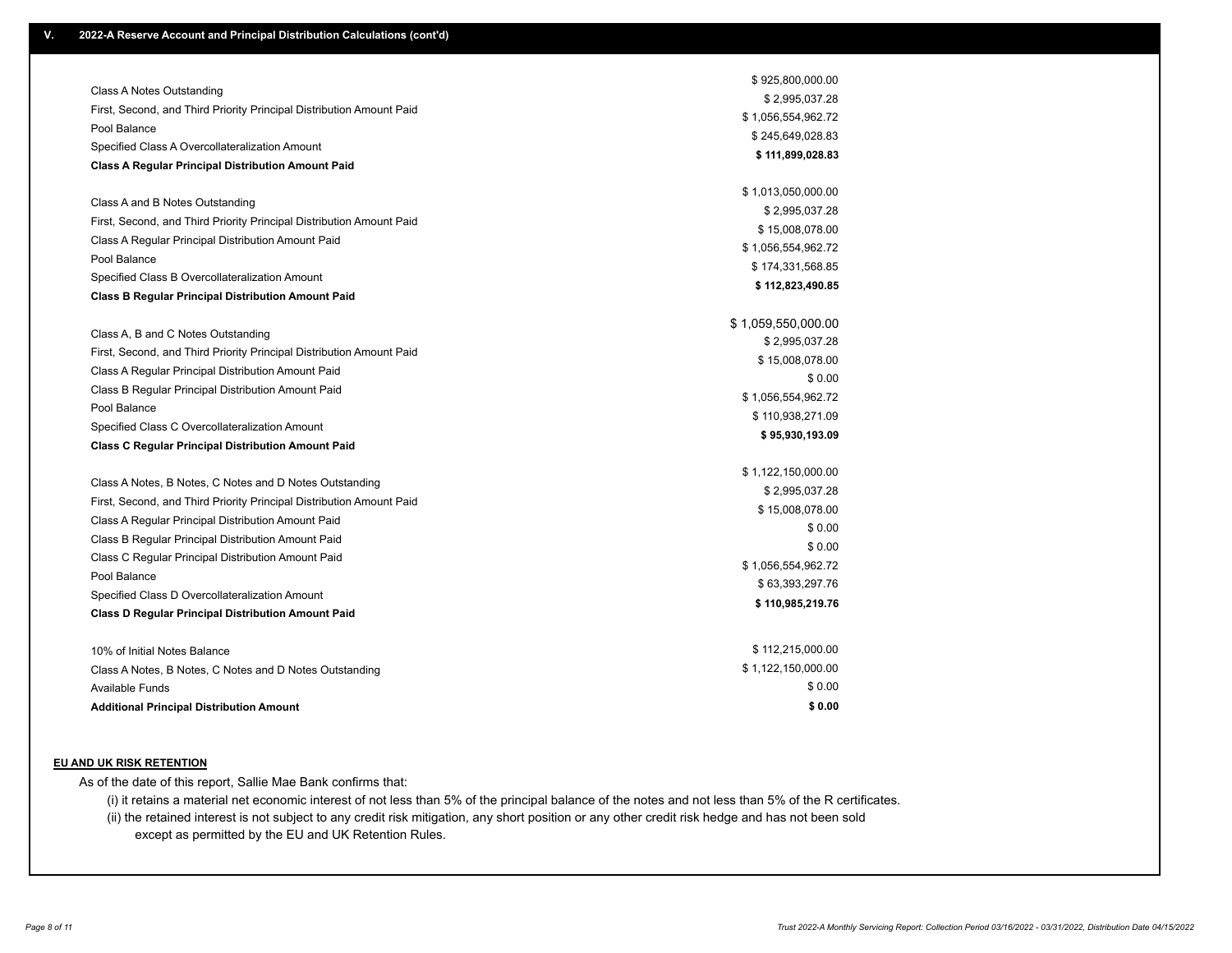|         |                                                         | Paid            | <b>Funds Balance</b> |
|---------|---------------------------------------------------------|-----------------|----------------------|
|         | <b>Total Available Funds</b>                            |                 | \$21,381,308.27      |
| Α       | <b>Trustee Fees</b>                                     | \$0.00          | \$21,381,308.27      |
| B       | <b>Servicing Fees</b>                                   | \$628,834.37    | \$20,752,473.90      |
| C       | i. Administration Fees                                  | \$8,333.00      | \$20,744,140.90      |
|         | ii. Unreimbursed Administrator Advances plus any unpaid | \$0.00          | \$20,744,140.90      |
| D       | Class A Noteholders Interest Distribution Amount        | \$2,125,482.50  | \$18,618,658.40      |
| Е       | <b>First Priority Principal Payment</b>                 | \$0.00          | \$18,618,658.40      |
| F.      | Senior Reserve Account Reinstatement                    | \$0.00          | \$18,618,658.40      |
| G       | Class B Noteholders Interest Distribution Amount        | \$228,425.35    | \$18,390,233.05      |
| H       | Second Priority Principal Payment                       | \$0.00          | \$18,390,233.05      |
|         | Class C Noteholders Interest Distribution Amount        | \$147,585.83    | \$18,242,647.22      |
| J       | Third Priority Principal Payment                        | \$2,995,037.28  | \$15,247,609.94      |
| K       | Class D Noteholders Interest Distribution Amount        | \$239,531.94    | \$15,008,078.00      |
| L.      | Subordiate Reserve Account Reinstatement                | \$0.00          | \$15,008,078.00      |
| м       | Class A Regular Principal Distribution                  | \$15,008,078.00 | \$0.00               |
| N       | Class B Regular Principal Distribution                  | \$0.00          | \$0.00               |
| $\circ$ | Class C Regular Principal Distribution                  | \$0.00          | \$0.00               |
| P       | Class D Regular Principal Distribution                  | \$0.00          | \$0.00               |
| Q       | Additional Principal Distribution Amount                | \$0.00          | \$0.00               |
| R       | i. Carryover Servicing Fees                             | \$0.00          | \$0.00               |
| S       | ii. Unpaid Expenses of Trustee                          | \$0.00          | \$0.00               |
|         | iii. Unpaid Expenses of Administrator                   | \$0.00          | \$0.00               |
| U       | Remaining Funds to the Residual Certificateholders      | \$0.00          | \$0.00               |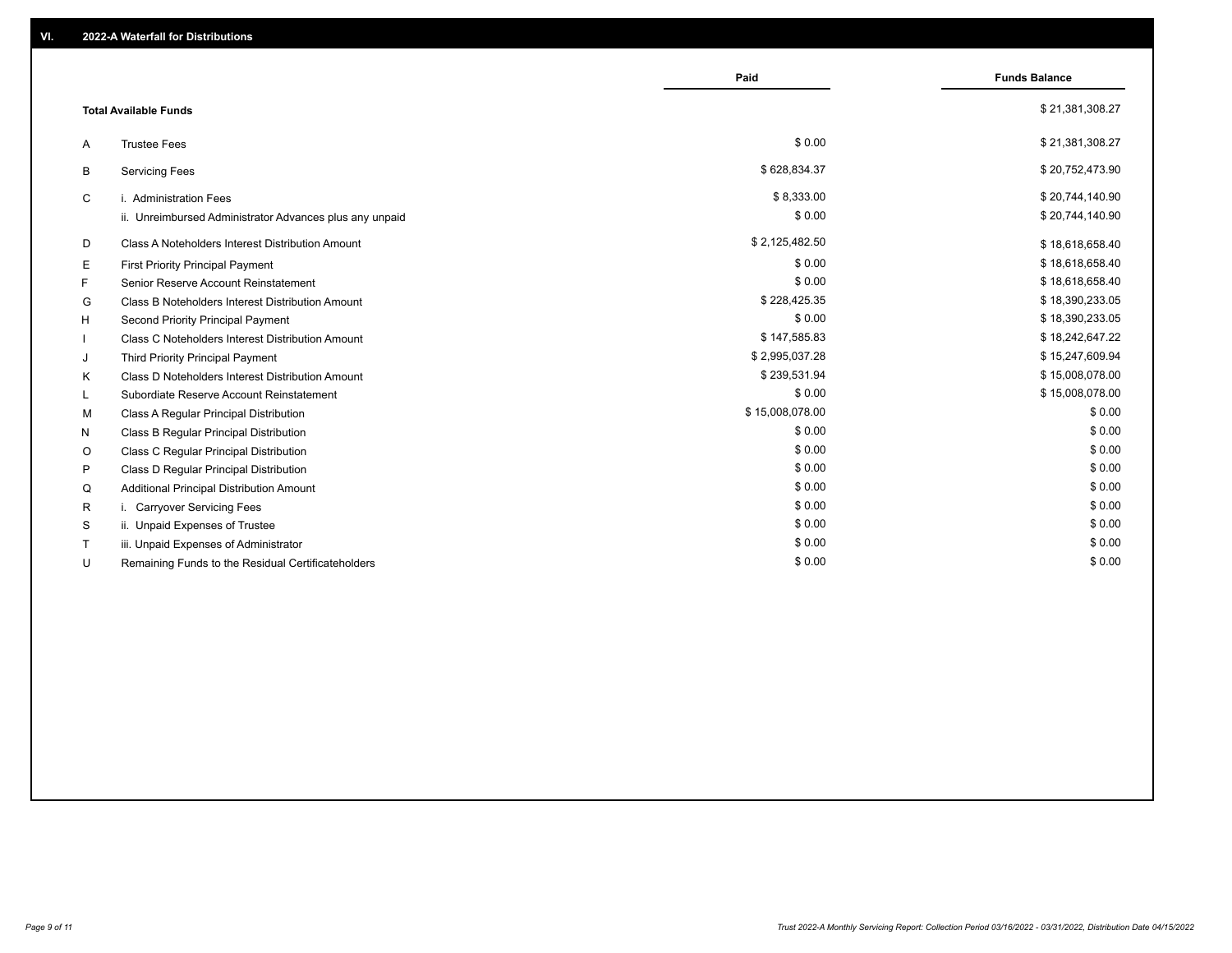| <b>Distribution Amounts</b>                                |                         |                         |                         |
|------------------------------------------------------------|-------------------------|-------------------------|-------------------------|
|                                                            | <b>APT</b>              | в                       | c                       |
| Cusip/Isin                                                 | 78450FAA5               | 78450FAD9               | 78450FAE7               |
| <b>Beginning Balance</b>                                   | \$925,800,000.00        | \$87,250,000.00         | \$46,500,000.00         |
| Index                                                      | <b>FIXED</b>            | <b>FIXED</b>            | <b>FIXED</b>            |
| Spread/Fixed Rate                                          | 2.85%                   | 3.25%                   | 3.94%                   |
| Record Date (Days Prior to Distribution)                   | 1 NEW YORK BUSINESS DAY | 1 NEW YORK BUSINESS DAY | 1 NEW YORK BUSINESS DAY |
| <b>Accrual Period Begin</b>                                | 3/16/2022               | 3/16/2022               | 3/16/2022               |
| <b>Accrual Period End</b>                                  | 4/15/2022               | 4/15/2022               | 4/15/2022               |
| Daycount Fraction                                          | 0.08055556              | 0.08055556              | 0.08055556              |
| Interest Rate*                                             | 2.85000%                | 3.25000%                | 3.94000%                |
| <b>Accrued Interest Factor</b>                             | 0.002295833             | 0.002618056             | 0.003173889             |
| <b>Current Interest Due</b>                                | \$2,125,482.50          | \$228,425.35            | \$147,585.83            |
| Interest Shortfall from Prior Period Plus Accrued Interest | $$ -$                   | $\mathsf{\$}$ -         | $\mathcal{S}$ -         |
| <b>Total Interest Due</b>                                  | \$2,125,482.50          | \$228,425.35            | \$147,585.83            |
| <b>Interest Paid</b>                                       | \$2,125,482.50          | \$228,425.35            | \$147,585.83            |
| <b>Interest Shortfall</b>                                  | $$ -$                   | $\mathsf{\$}$ -         | $$ -$                   |
| <b>Principal Paid</b>                                      | \$18,003,115.28         | $$ -$                   | $\mathsf{\$}$ -         |
| <b>Ending Principal Balance</b>                            | \$907,796,884.72        | \$87,250,000.00         | \$46,500,000.00         |
| Paydown Factor                                             | 0.019446009             | 0.000000000             | 0.000000000             |
| <b>Ending Balance Factor</b>                               | 0.980553991             | 1.000000000             | 1.000000000             |

\* Pay rates for Current Distribution. For the interest rates applicable to the next distribution date, please see https://www.salliemae.com/about/investors/data/SMBabrate.txt.

**VII. 2022-A Distributions**